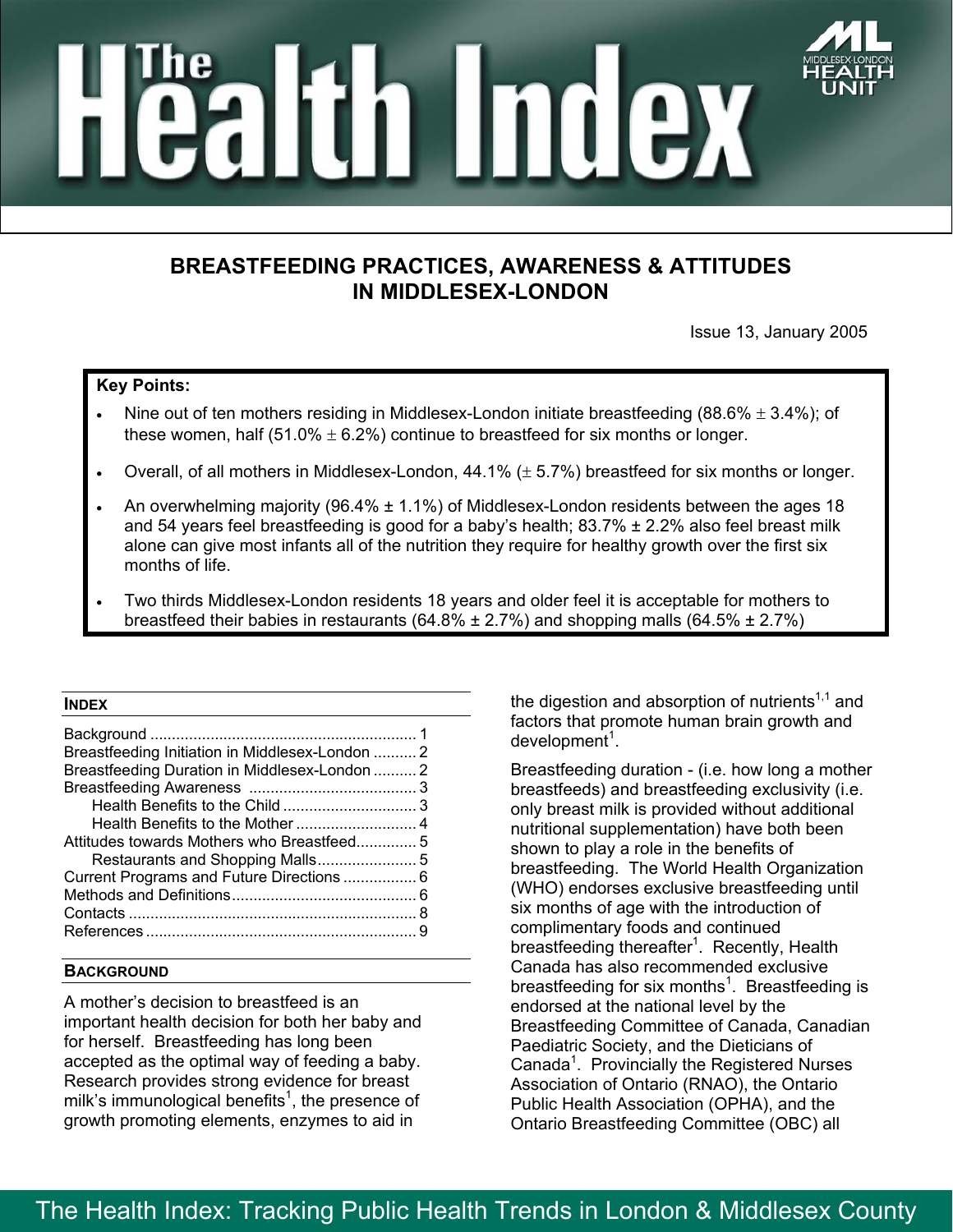endorse the protection, promotion and support of breastfeeding<sup>8,9</sup>. The Ontario Human Rights Commission (1999) legislated for the rights of women to breastfeed in public places and to have breastfeeding accommodated at work. Under the Ontario Human Rights Code, women have the right to nurse their children in public and the right to a positive work environment where they can breastfeed their children or express breast milk without fear of stigma<sup>10</sup>.

Breastfeeding continues to be an important public health issue. The Mandatory Health Programs and Services Guidelines (MHPMG, 1997) that all health units in Ontario are required to implement, sets as an objective: "To increase to 50% the percentage of infants breastfed up to six months by the year  $2010^{11}$ .

The Rapid Risk Factor Surveillance System (RRFSS) (both the general survey and the Parenting Survey) was used in Middlesex-London to monitor:

- i) breastfeeding initiation and duration,
- ii) parental awareness of the benefits of breastfeeding and
- iii) attitudes towards breastfeeding in public places in the Middlesex-London Health Unit (MLHU) area.

RRFSS is an ongoing population health survey that collects approximately 100 telephone responses for the MLHU area in monthly increments (waves). The system is currently used for population health behaviour surveillance by 24 of the 36 health units in Ontario. The Parenting Survey was conducted in a similar fashion to RRFSS. Utilizing key questions from RRFSS it surveyed 1226 parents of children aged 0 through 11 years from March to November 2004. Further information on RRFSS (general survey and Parenting Survey) is provided below in the "Methods and Definitions" section.

# **BREASTFEEDING INITIATION RATES IN MIDDLESEX-LONDON**

Breastfeeding initiation rates in Canada have increased steadily over the past few decades. Initiation rates in Canada in the '60s and '70s

were approximately 25%. A national increase in breastfeeding initiation to 69% was seen in the 1980s<sup>12</sup>. In 1994, the average breastfeeding initiation rate in Ontario was close to  $80\%^{13}$ . Local results for Middlesex-London in 1999 found that 88% of women initiated breastfeeding<sup>14</sup>. The Canadian Community Health Survey (CCHS) for 2000/01 found that 85.5%  $(\pm 8.5%)$  of Middlesex-London mothers breastfed or tried to breastfeed their last child; a higher rate than was observed for Southwestern Ontario (77.1%  $\pm$  4.7%) or Ontario (80.5%  $\pm$  $2.5\%$ )<sup>15</sup>. Currently, 2004 RRFSS Parenting Survey data shows a breastfeeding initiation rate of 88.6%  $(\pm 3.4\%)$  among women residing in Middlesex-London.

Research has suggested that social factors may influence methods of infant feeding adopted  $16$ and as a result initiation rates often vary across age, income level, level of education and marital arrangement. No significant trends in 2004 breastfeeding initiation rates for Middlesex-London were observed across age group, income level, or marital arrangement.

# **BREASTFEEDING DURATION RATES IN MIDDLESEX-LONDON**

In order to see how close Middlesex-London residents are to the provincial objective "to increase to 50% the percentage of infants breastfed up to six months by the year 2010", women in Middlesex-London were interviewed as part of the RRFSS Parenting Survey. Thirteen percent of women reported not initiating breastfeeding, while  $44.1\%$  ( $\pm$  5.7%) of women reported breastfeeding for at least six months or longer (Figure 1). Results for Middlesex-London showed that of the mothers who initiated breastfeeding,  $51.0\%$  ( $\pm$  6.2%) breastfed for six months or more (Figure 2).A third of women who initiated breastfeeding continued to do so for the first few days up until three months (two days - one week:  $5.2\% \pm 2.7\%$ ; greater than one week through one month:  $10.4\% \pm 3.8\%$ ; greater than one month through three months:  $18.7\% \pm$ 4.8%). The remaining fifteen percent of women breastfed for longer than three months and stopped before six months duration (14.7%  $\pm$ 4.4%).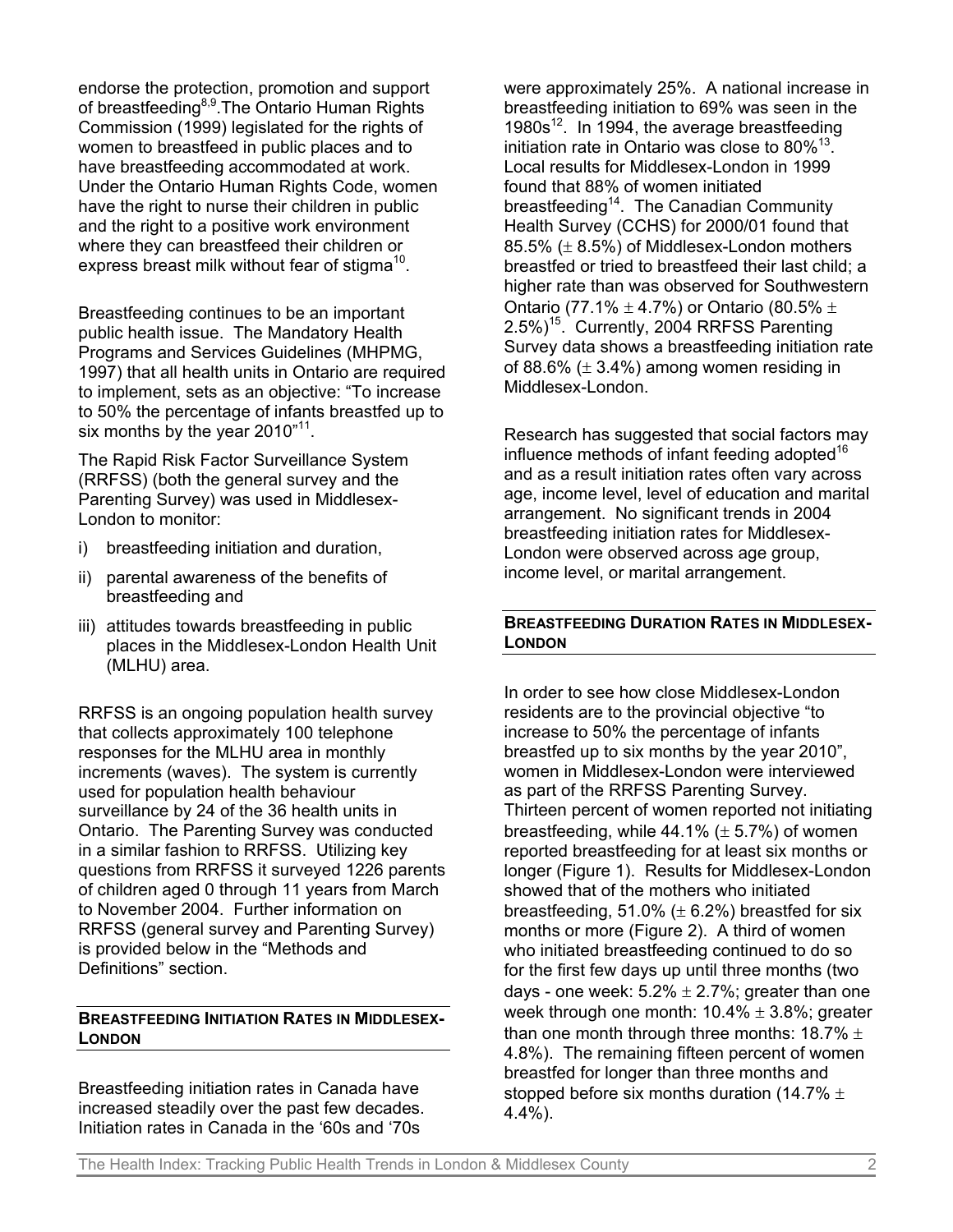



\* this analysis does not include the women (N=50) that reported that they were currently breastfeeding. The denominator used is women who gave birth in the last 5 years (excluding women who were currently breastfeeding) Source: Parenting Survey, March - November 2004, Waves 39-47





\* this analysis does not include the women (N=50) that reported that they were currently breastfeeding. The denominator used is women who gave birth in the last 5 years (excluding women who were currently breastfeeding) Source: Parenting Survey, March - November 2004, Waves 39-47

Women ages 35- 44 years were more likely to continue breastfeeding for six months or longer as compared to women ages 25 -34 years of age (72.4%  $\pm$  7.9% vs. 37.8%  $\pm$  8.9%; see Figure 3). Due to the small sample of women in the 18 -24 and 45 or older age categories estimates for these groups were not considered stable and were therefore not reported.

After the "Other" category (23.3%  $\pm$  5.3%), the most common reasons for discontinuing breastfeeding cited by women living in Middlesex-London, were that the child was weaning him or herself (18.8%± 4.9%) followed closely by the mother's returning to work (15.5%  $\pm$  4.6%) and perceived insufficient milk (9.4% $\pm$ 3.7 %).

**Figure 3: Proportion of women who breastfed for six months or longer by Age Group\*** Middlesex-London Health Unit Area, Women, 2004



\* estimates for the age groups 18-24 years and 45-54 years were not available for release due to small sample size. Source: Parenting Survey, March - November 2004, Waves 39-47

#### **BREASTFEEDING AWARENESS**

To evaluate the awareness of the benefits of breastfeeding among residents in Middlesex-London in their child bearing years, all women ages 18 through 49 and men ages 18 through 54 with children under 18 years old in the household were asked a series of questions about the benefits of breastfeeding i) to the child and ii) to the mother. Residents were primarily asked about the immunological benefits of breastfeeding to assess awareness of the benefits of breastfeeding to the child.

#### **HEALTH BENEFITS TO THE CHILD**

Research shows that breastfed babies benefit from the nutritional, immunological, and psychological benefits of breastfeeding. To evaluate whether residents in Middlesex-London were aware of the benefits of breastfeeding they were first asked "Do you think it is good for the baby's health if it is breastfed?".An overwhelming majority (96.4%  $\pm$  1.1%) of Middlesex-London residents between ages 18- 54 years feel breastfeeding is good for a baby's health. Eight out of ten residents (83.7% ± 2.2%) also feel that breast milk alone can give most infants all of the nutrition they require for healthy growth over the first six months of life. This finding suggests a high level of awareness of the benefits of breastfeeding for six-month duration among Middlesex-London parents.

Over ninety percent (91.3% *±* 2.4%) of Middlesex-London residents between the ages of 18-54 years are aware that breastfeeding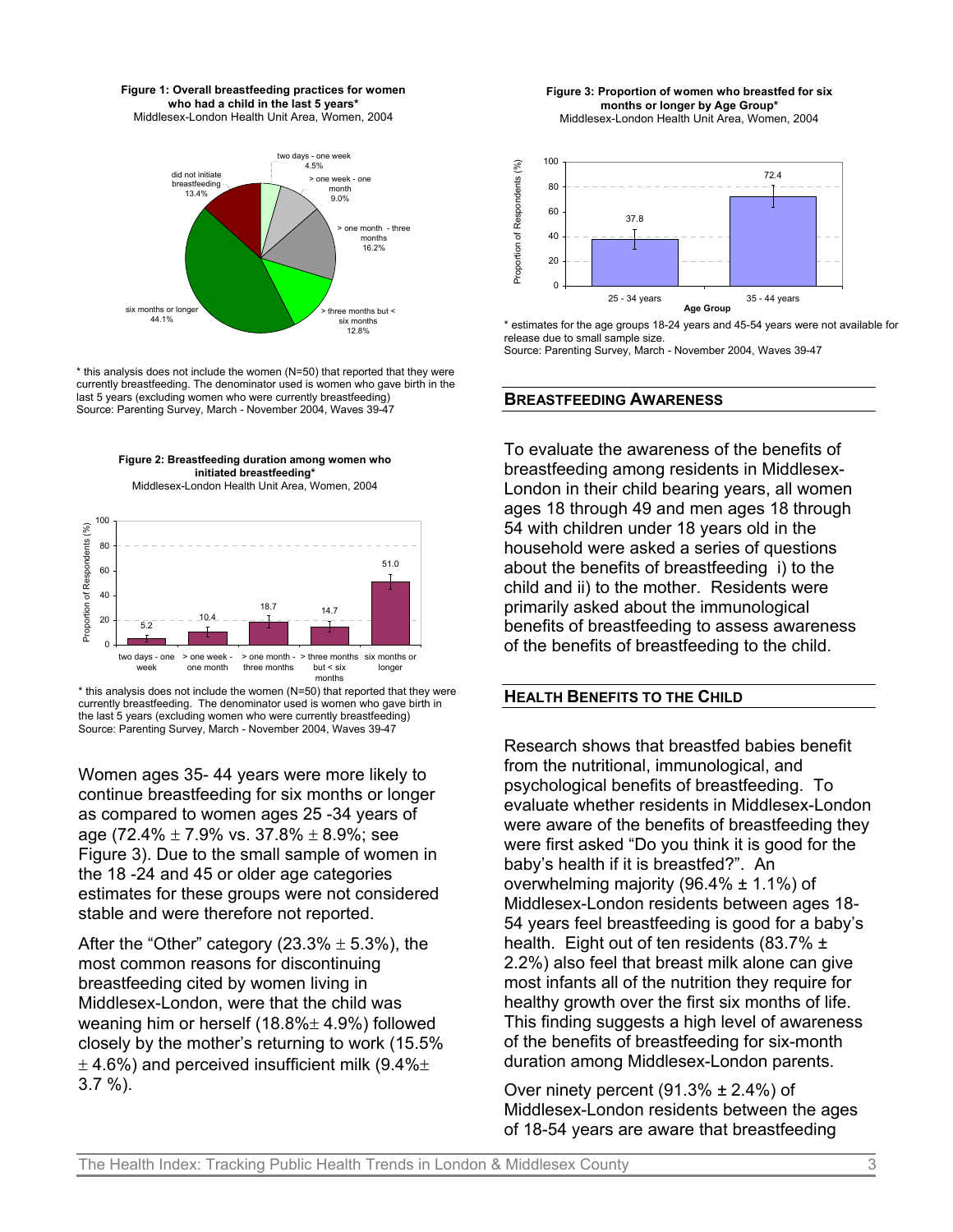protects infants from ear, lung, stomach and many other types of infections. Over ninety percent (91.1%  $\pm$  1.7%) of residents are also aware that allergies to foods such as cow's milk, wheat or nuts are less common in children who are breastfed.

Similar levels of awareness of the benefits of breastfeeding to a child's health were observed across age groups as well as for those residing in the City of London and in Middlesex County. Residents reporting higher household incomes (incomes greater than \$30,000) were slightly more likely to report knowing that breastfeeding protects infants from ear, lung, and stomach infections (greater than \$100,000:  $95.2\%$  ± 2.8%; \$70,000-\$100,00: 93.2% ± 3.6; \$30,000-  $$70,000:91.7\% \pm 2.7\%$  compared to residents in the lowest income group reporting less than \$30,000 in household income (less than \$30,000: 85.7% ± 5.1%). While just under 80% of both men and women agree that allergies to foods such as cow's milk, wheat or nuts are less common in children who are breast fed, stronger support was observed for women  $(47.3\% \pm 3.7)$ compared to men  $(39.2\% \pm 4.5\%)$ . Married parents (79.9% ± 3.0%) in Middlesex-London were more aware of the benefits of breast milk in reducing childhood allergies compared to parents living in common-law relationships (64.9% ± 10.9%, Figure 4).

**Figure 4: Proportion of Residents who agree "allergies to foods such as cow's milk, wheat or nuts are less common in children who are breast fed" by Marital Status** Middlesex-London Health Unit Area, 2004 100 80 Proportion of<br>Respondents (%) Respondents (%)  $\perp$ Proportion of 60 40 20 T  $\Omega$ widowed, divorced, married living with single, never been rtner/common la separated married ■ Don't Know 8 21.6 6.3<br>■ Disagree 12.1 13.5 18.8 Disagree 12.1 13.5 18.8 17.5 Agree | 79.9 | 64.9 | 75 | 75.4

Source: RRFSS January - April 2004, Waves 37-40 and Parenting Survey March - October 2004, Waves 39-46

Stronger support for the benefits of breastfeeding in reducing childhood allergies was also observed among Middlesex-London residents having attained higher levels of education. Ninety percent of residents (89.7% ± 9.4%; 56.1% strongly agree; 33.6% somewhat agree) having completed post-secondary education and approximately 80% (78.9% ±

11.2%; 36.6% strongly agree; 42.3% somewhat agree) of residents having finished high school were aware of the benefits of breastfeeding towards reducing childhood allergies. Due to the small sample of respondents without a high school education, estimates for this group were not considered stable and therefore have not been reported.

#### **HEALTH BENEFITS TO THE MOTHER**

Over ninety percent of women (92.5% *±* 2.0%) residing in Middlesex-London believe that it is good for the mother's health if she breast feeds. However, only half (51.7% *±* 3.8%) are aware that women who breastfeed for longer than three months are less likely to develop breast cancer before menopause than women who do not breastfeed. Women reporting the lowest level of household income (less than \$30,000 per year) were the least likely to be aware of the connection between breastfeeding and the mother's pre-menopausal risk of breast cancer (40.9 % *±* 8.2%) compared to those reporting household incomes of \$30,000 – \$70,000 (55.7% *±* 5.9%), \$70,000 - \$100,000 (56.9% *±* 9.0%), and household incomes exceeding \$100,000 per year (68.2 % *±* 9.7%).

Slightly more than two-thirds of women (67.1% *±* 3.5%) feel that mothers who feed their infant only breast milk for the first six months usually lose the weight they gained during pregnancy faster than mothers who do not breastfeed. Women ages 25 through 44 years were most aware of the benefits of breastfeeding with postpregnancy weight loss (69.9% *±* 3.8%) compared to both younger women (ages 18-24 years, 46.3% *±* 13.3%) and women 45 years and older (54.3% *±* 11.7%).Awareness of the link between breastfeeding and losing postpregnancy weight was highest among women with a postsecondary education (73.2% *±* 10.3%, Figure 5). Again, due to the small sample of respondents without a high school education, estimates for this group were not considered stable and therefore have not been reported.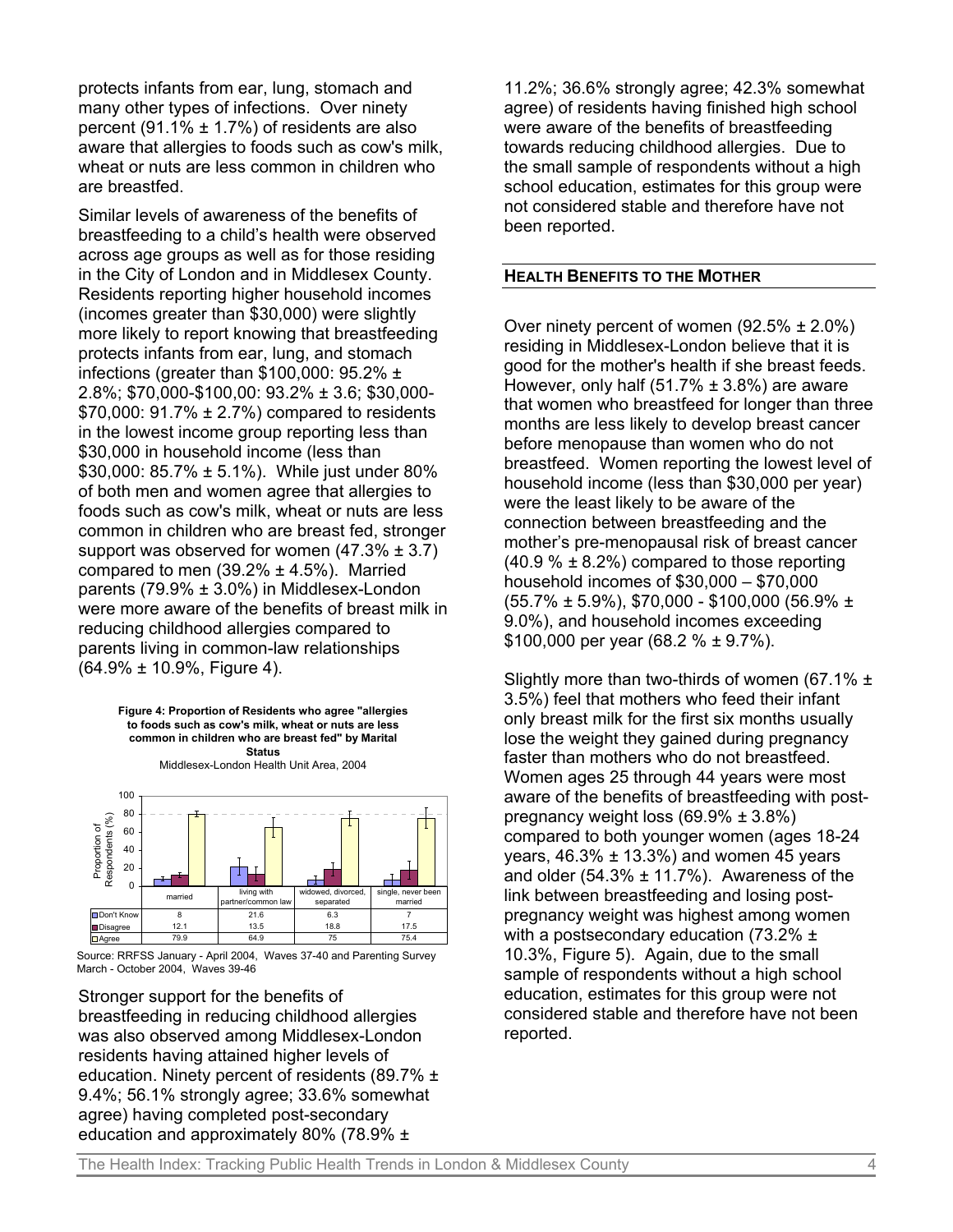

Source: RRFSS January - April 2004, waves 37-40 and Parenting Survey July - October 2004, Waves 42-46

# **ATTITUDES TOWARDS MOTHERS WHO BREASTFEED**

Despite the many advantages of breastfeeding, many women choose not to breastfeed their babies. Often women do not initiate breastfeeding or stop breastfeeding prior to the six-month recommendation as a result of the attitudes of family and close friends and as a result of community attitudes towards breastfeeding in public. Consequently, the attitudes of a community towards breastfeeding play an important role in the health of both babies and mothers. In 2002, Middlesex-London residents ages 18 years and older were asked how they felt about women breastfeeding in restaurants and in shopping malls.

# **RESTAURANTS AND SHOPPING MALLS**

Two thirds of residents  $(64.8\% \pm 2.7\%)$  feel it is acceptable for a mother to breastfeed her baby in a restaurant. Attitudes towards breastfeeding in restaurants varied across age groups. Just under three quarters  $(71.3\% \pm 4.2\%)$  of adults ages 25 through 44 were accepting of mothers breastfeeding in restaurants compared to less than half of adults 65 years and older (46.6%  $\pm$ 6.8%). Two thirds of adults 45 to 64 years of age (68.4%  $\pm$  4.8%) and adults 18 through 24 years (63.6%  $\pm$  7.2%) were accepting of a mother breastfeeding their baby while in a restaurant (Figure 6). A larger proportion of men  $(70.3\% \pm 3.9\%)$  were accepting of breastfeeding in restaurants compared to women (60.6% ± 3.7%).





Source: RRFSS January - December 2002, Waves 13-24

Level of education is associated with acceptance of breastfeeding practices in restaurants and acceptance increased with increased level of education attained. Respondents with a postsecondary education were most accepting of a mother breastfeeding in a restaurant (71.9%  $\pm$  3.7%) as compared to those who had completed high school (60.5%  $\pm$ 4.4%) and those not having completed high school  $(54.6\% \pm 7.9\%)$ .

Two thirds of Anglophone respondents (66.5% ± 2.8%) were accepting of breastfeeding in restaurants compared to less than half of respondents  $(43% \pm 10.9%)$  whose language spoken at home is not English (allophone).

Respondents with household incomes greater than \$70,000 a year were more likely to accept a mother breastfeeding their baby in a restaurant compared to those respondents with lower household incomes. No differences are observed between those with the highest household income (\$100,000+) compared to those earning \$70,000 - \$100,000.

Two-thirds (64.5% ± 2.7%) of Middlesex-London residents are also accepting of mothers who breastfeed their babies in shopping malls. Trends observed across age group, level of income and education in community acceptance of breastfeeding in shopping malls were similar to those reported for restaurants.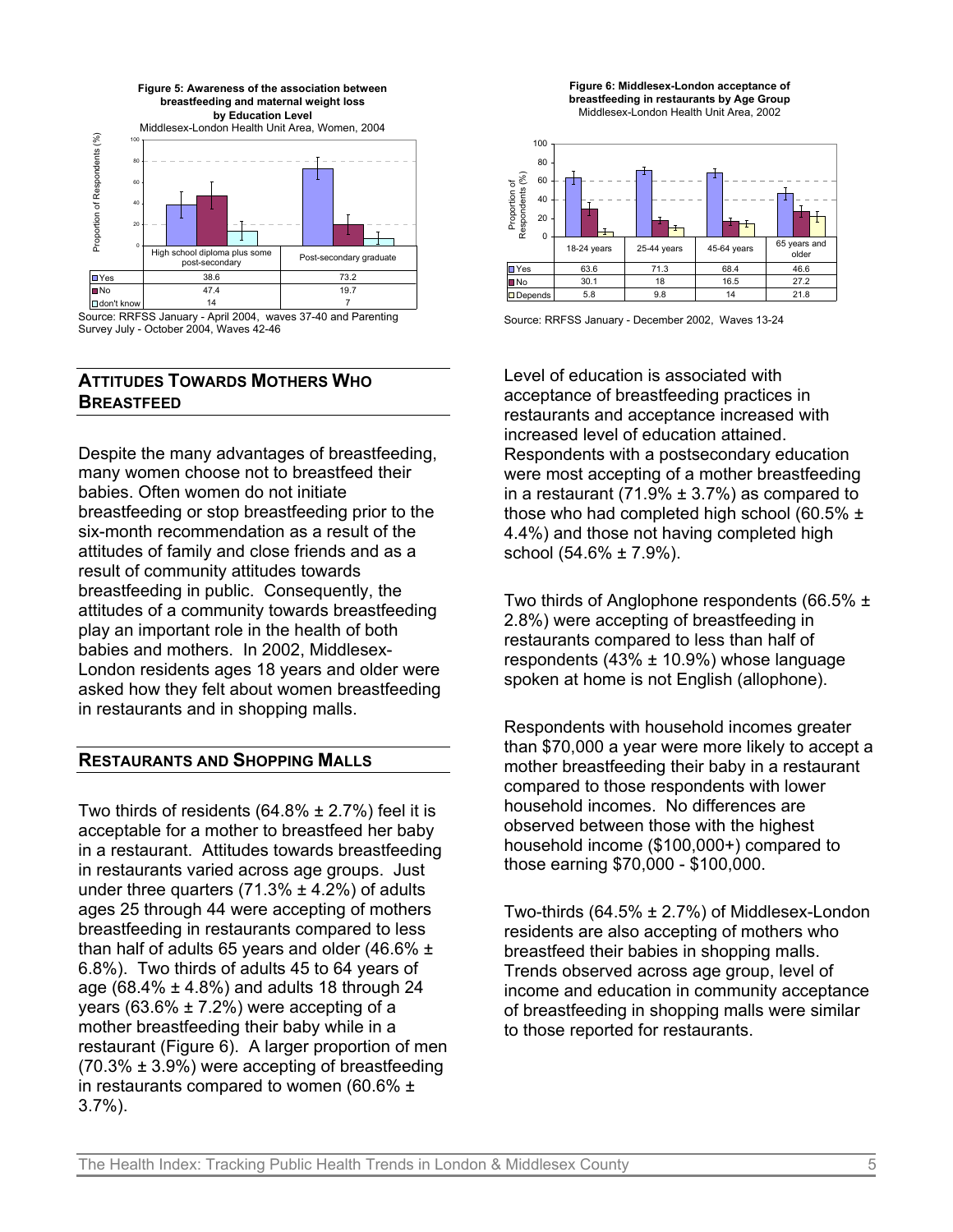### **CURRENT PROGRAMS & FUTURE DIRECTIONS**

Numerous resources are available in Middlesex-London to protect, promote and support breastfeeding. Prenatal breastfeeding classes, postnatal breastfeeding clinics (available six days a week), visits to mothers in the home and telephone counselling for those with breastfeeding concerns make up some of the many activities for breastfeeding mothers available through the MLHU. Community media campaigns held during Canada's Breastfeeding Awareness Week (October 1-7, 2004) as well as the many other MLHU initiatives also play an important role in educating the community of the benefits of breastfeeding. New mothers and those with breastfeeding concerns are encouraged to contact the MLHU to access many of the breastfeeding support services available.

There is now strong evidence supporting the benefits of breastfeeding for six months or longer. It is important that the research evidence make it into the public domain so parents can make informed decisions about infant feeding and breastfeeding duration. Currently in Middlesex-London nearly 90% of mothers initiated breastfeeding. However, of all mothers only 44.1% continued to breastfeed for the recommended six months or longer. The Mandatory Health Programs and Services Guidelines (MHPMG, 1997) objective to increase to 50% the proportion of infants breastfed up to 6 months by the year 2010 has not yet been met. There remains room for improvement before this objective is achieved and more recent recommendations would support efforts to increase this proportion significantly as well as to include recommendations for exclusive breastfeeding for six months or longer. Provincial objectives for breastfeeding duration rates in Ontario do not take into account the WHO's recommendation of "exclusive breastfeeding for 6 months after which infants should receive [complementary](#page-8-9) [foods](#page-8-9) with continued breastfeeding up to 2 years of age or beyond"[17.](#page-8-10) Mothers surveyed as part of the RRFSS Parenting Survey were not asked about exclusive breastfeeding and therefore this data is not currently available for Middlesex-London. Currently there are a number of strategies and programs within the Health Unit

that deliver the message of exclusive breastfeeding for six months and beyond.

Results from local RRFSS data suggest that future strategies should focus on changing attitudes towards breastfeeding mothers. Collaboration of service areas and community partners along with the implementation of best practice guidelines, local efforts to promote breastfeeding will strive to have a greater impact of the duration of exclusive breastfeeding and continue to measure program impacts on this key community health outcome.

#### **METHODS AND DEFINITIONS**

The data presented in this Health Index are from the Rapid Risk Factor Surveillance System (RRFSS) and the Parenting Survey. The purpose of both surveys is to monitor public awareness of a range of public health issues, with the Parenting Survey being specific to parenting. Both surveys are collected for the Middlesex-London Health Unit (MLHU) by the Institute of Social Research, York University. RRFSS and Parenting Survey data were collected in a series of monthly telephone surveys (waves) with approximately 100 Middlesex-London respondents interviewed per month.

# **RRFSS:**

Households were selected at random from a list of households with telephones in London and Middlesex County. Respondents aged 18 and older were systematically selected from within each household for the adult that had the next birthday. Every effort was made to interview the appropriate respondent. Although on average five calls were made in order to complete the interview, up to 15 attempts was standard practice.

The RRFSS results were drawn from responses to multiple-choice questions that were intended to capture:

- Public awareness of the benefits of breastfeeding to the child
- Public awareness of the benefits of breastfeeding to the mother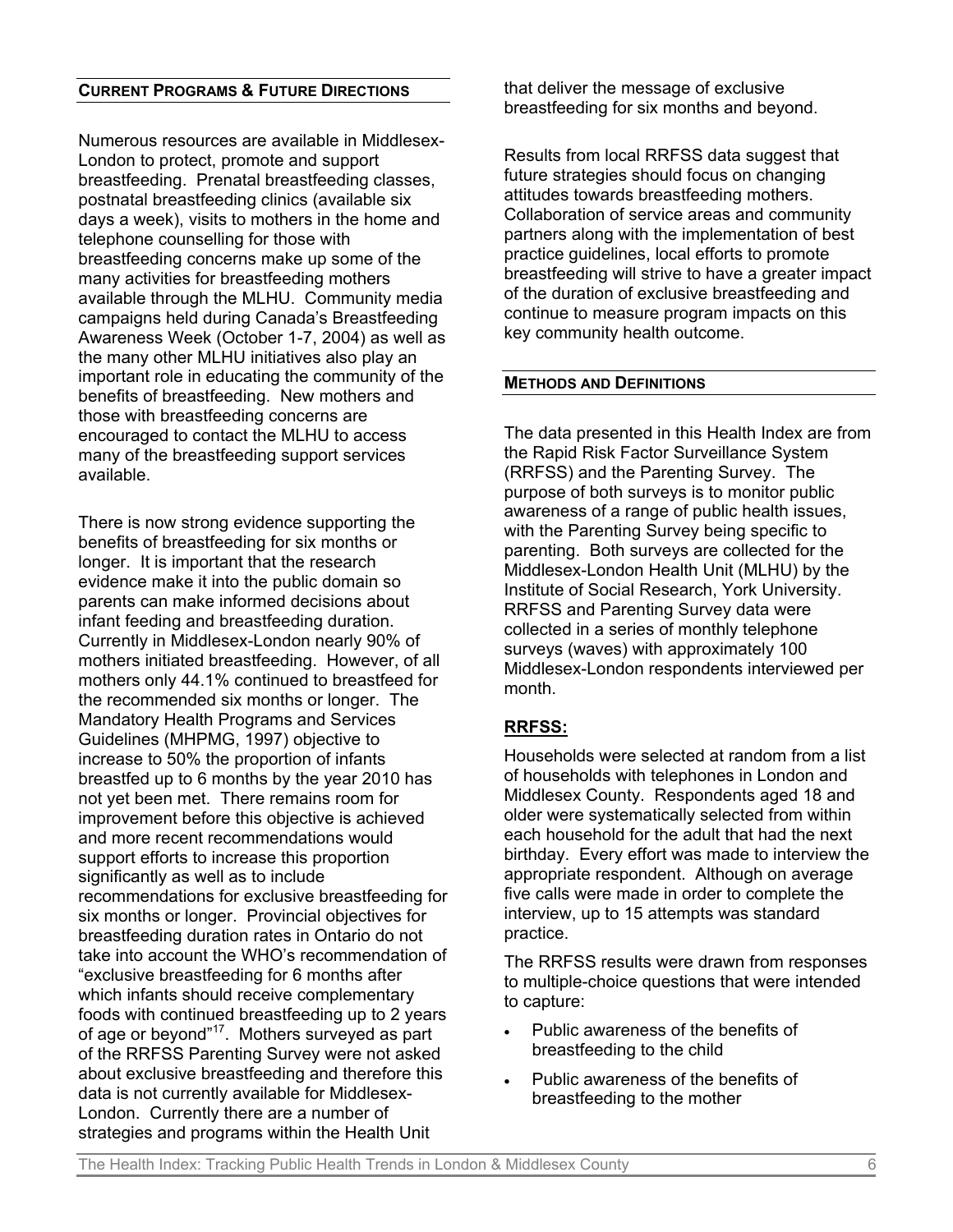• Community attitudes towards breastfeeding in public places (restaurants and shopping malls, beyond the public washroom).

**Breastfeeding awareness:** Only women between the ages of 18 and 49, and men with children aged 18 years or younger living in the household were asked questions relating to breastfeeding awareness. Respondents were interviewed between January and April 2004 (waves 37 to 40). The household sample (unweighted) consisted of 309 London and 88 Middlesex County households surveyed during this time period.

**Attitudes towards breastfeeding in public**

**places:** All participating women and men 18 years or older were asked questions about breastfeeding in public places. Data from 1209 households (949 London and 260 Middlesex-County) were collected over the period between January and December 2002 (waves 13 to 24).

The samples were weighted to account for each respondent's probability of being selected within households of different sizes. Questions were analysed by gender, age, annual household income, level of education, geography (Middlesex County or City of London household) and language spoken in the home. All percentages were provided with 95% confidence intervals. Difference in proportions were considered significant at p<0.05. Where possible bar charts included error bars illustrating 95% confidence intervals.

# **Parenting Survey:**

Households were also selected randomly from a list of households with telephones in London and Middlesex County. Respondents contacted for an interview were adults 18 years and older who were also parents of a child aged 11 years and younger. Again, every effort was made to interview the identified respondent. Although on average five calls were made in order to complete the interview, as many as 15 attempts was standard practice.

The Parenting Survey results were drawn from responses to multiple choice and open-ended questions that were intended to capture:

• **Breastfeeding initiation:** 

Number of females (18-49) who breastfed their baby

Number of females (18-49) who have given birth in the past 5 years

# • **Breastfeeding duration:**

# females (18-49) who stopped breastfeeding < 7 days

# of females (18-49) who have given birth in the past 5 years & breastfed their baby

# females (18-49) who stopped breastfeeding >=30 days

# of females (18-49) who have given birth in the past 5 years & breastfed their baby

## # females (18-49) who stopped breastfeeding >=90 days

# of females (18-49) who have given birth in the past 5 years & breastfed their baby

# females (18-49) who stopped breastfeeding >= 180 days

# of females (18-49) who have given birth in the past 5 years & breastfed their baby

- **Public awareness of the benefits of breastfeeding to the child**
- **Public awareness of the benefits of breastfeeding to the mother**

• **Breastfeeding Initiation and Duration:** Only women between the ages of 18 and 49 years who had given birth in the last five years were asked about their breastfeeding practices. These women were interviewed between March and November 2004 (waves 39-47). The household sample for this group consisted of 922 and 294 respondents from London and Middlesex County respectively. Women who reported 'currently breastfeeding' were not included in the calculation of either the breastfeeding initiation or duration rates.

The Health Index: Tracking Public Health Trends in London & Middlesex County 7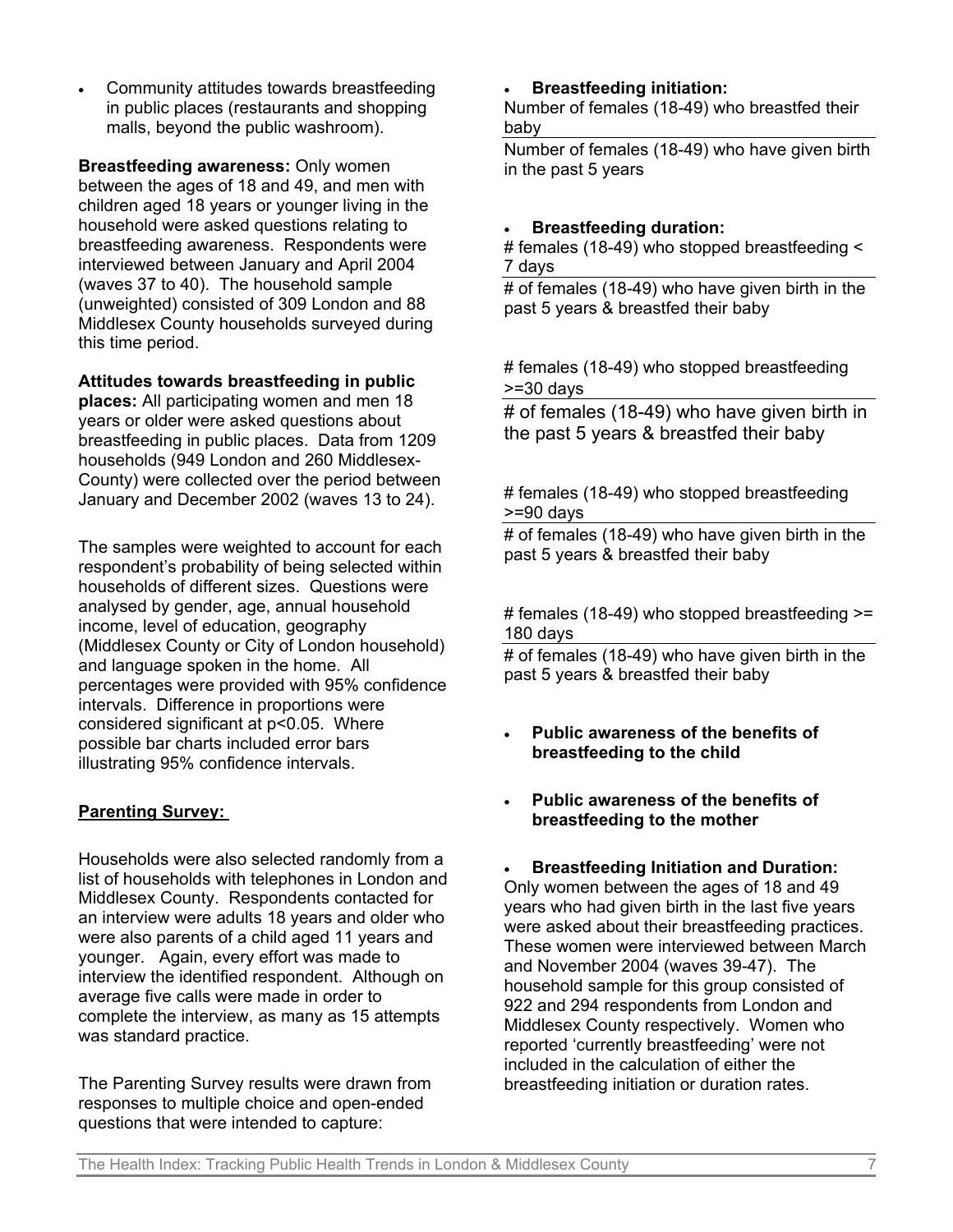### • **Breastfeeding Awareness:**

Only women between the ages of 18 and 49, and men with children aged 18 years or younger living in the household were asked questions relating to breastfeeding awareness. Respondents were interviewed between March and October 2004 (waves 39-46). The household sample (unweighted) consisted of 711 and 232 parents from London and Middlesex County surveyed during this time period.

Questions were analysed by age, annual household income, level of education, geography (Middlesex County or City of London household) and marital status. All percentages were provided with 95% confidence intervals. Difference in proportions were considered significant at p<0.05. Where possible bar charts included error bars illustrating 95% confidence intervals. In accordance with the RRFSS analysis guidelines, "Don't know" and "Refused" responses were retained in the denominator for all calculations.

Further details in addition to a copy of the complete RRFSS questionnaire is available at www.cehip.org/rrfss.

#### **CONTACTS**

- Author: Krista Bray Jenkyn Contract Epidemiologist Middlesex-London Health Unit
- Contact: Ruth Sanderson Health Unit Epidemiologist Middlesex-London Health Unit 50 King Street London, Ontario N6A 5L7 Phone: (519) 663-5317 ext. 2481 Email: [ruth.sanderson@mlhu.on.ca](mailto:ruth.sanderson@mlhu.on.ca)

This report is also available at: [www.healthunit.com.](http://www.healthunit.com/)